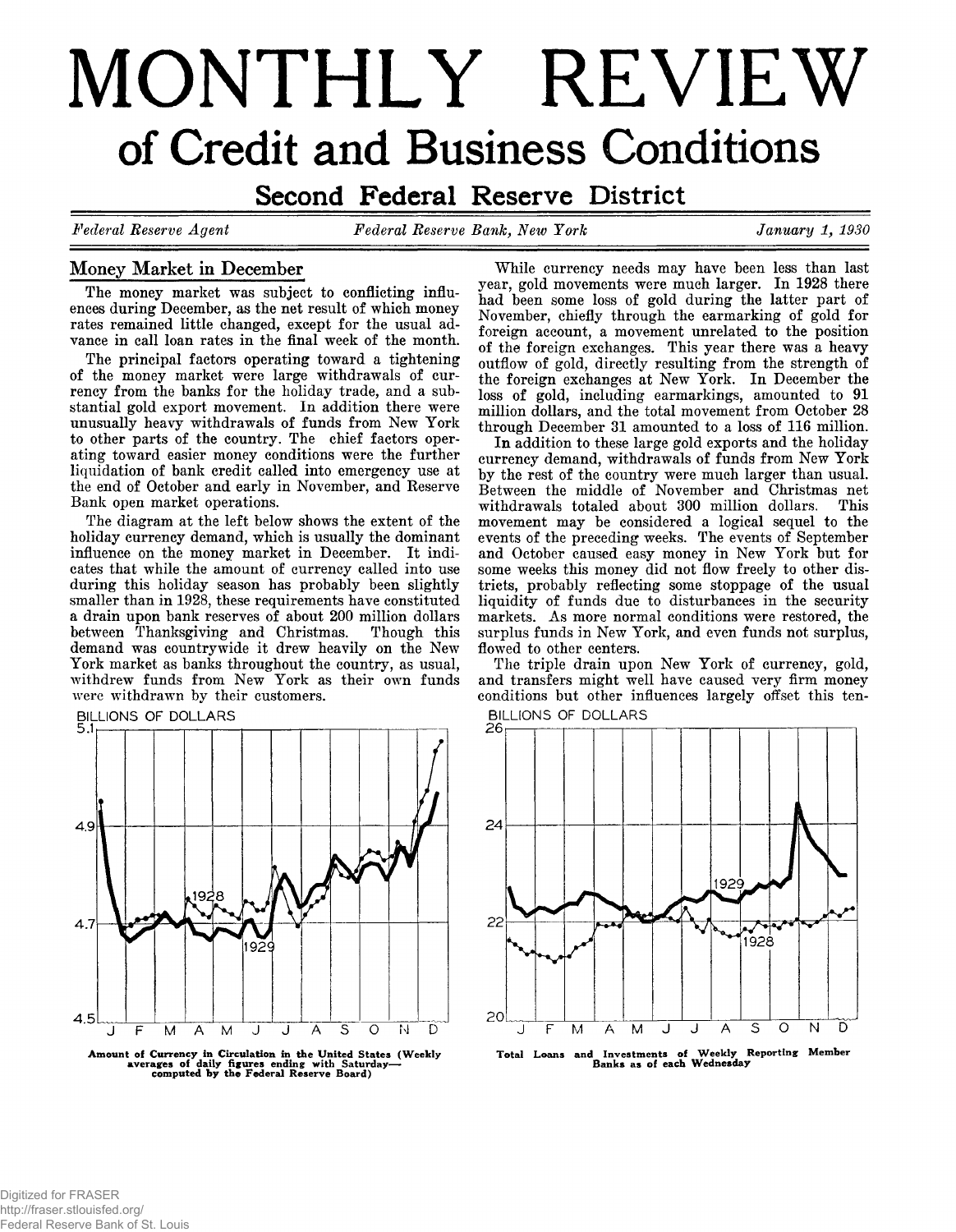**dency. The first of these was the continuance of the liquidation of credit after the security price decline. As their deposits declined the reserve requirements of the New York City banks declined releasing a part of their reserves. The liquidation in member bank credit was partly in security loans, partly in inter-bank loans, which had been expanded in November, and partly in other loans. The changes in total loans and investments of reporting banks are shown in the second diagram on the preceding page.**

**A second means by which funds were provided to meet the unusual demands of the month was the open market operations of the Reserve Banks. Between November 20 and December 24 their holdings of Government securities were increased by nearly 160 million dollars and their holdings of bankers acceptances by about 70 million dollars, a considerable part of the purchases being made in New York. Member bank borrowing at the New York Reserve Bank was increased slightly, but even at the seasonal peak on December 26 was only 252 million dollars, considerably less than on the same date in 1928.**

**It may be further noted that the effect of the recent movement of funds was to enable member banks in other districts to repay some of their borrowings at their local Reserve Banks and thus laid the basis for a somewhat easier money position in those districts. The effect was** thus to extend to other sections of the country the ten**dency towards easier money conditions which became apparent in New York in October and November.**

**The usual table of money rates in New York is given below. The peak of the currency demand just before Christmas and preparations for year-end statements and disbursements caused a temporary rise in call loan rates in the last week of December, and rates on short bills advanced slightly, reflecting the temporary curtailment of funds available for short-term investment. Commercial paper rates and customers' loan rates of New York City banks were practically unchanged, and time money rates remained close to the lowest level since the Spring of 1928.**

**Money Rates at New York**

|                                                                                                               |                                                                        | Dec. 31, 1928 Nov. 29, 1929 Dec. 31, 1929 |                                        |
|---------------------------------------------------------------------------------------------------------------|------------------------------------------------------------------------|-------------------------------------------|----------------------------------------|
| Stock Exchange call loans<br>Stock Exchange 90 day loans<br>Prime commercial paper<br>Bills-90 day unindorsed | $*9 - 12$<br>$7\%$<br>$\frac{5\frac{1}{4}-6\frac{1}{4}}{4\frac{1}{4}}$ | *436<br>$\frac{43}{5-5}$                  | $*5\frac{1}{2}6$<br>4 $\frac{1}{4}$ -5 |
| Customers' rates on commercial loans.<br>Treasury certificates                                                | 15.49                                                                  | $33/17/8$<br>+5.73                        | 15.57                                  |
| Maturing March 15 (yield)<br>Maturing June 15 (yield),                                                        | 4.14<br>4.42                                                           | 3.04<br>3.13                              | 2.40<br>2.98                           |
| Treasury bills<br>Maturing March 17 (offered)                                                                 |                                                                        |                                           | $2\frac{1}{4}$                         |
| Federal Reserve Bank of New York re-                                                                          | .                                                                      | .                                         |                                        |
| Federal Reserve Bank of New York                                                                              | 5                                                                      | 41⁄2                                      | 416                                    |
| buying rate for 90 day bills                                                                                  | 416                                                                    | 4                                         |                                        |

**\* Range for preceding week t Average rate of leading banks at middle of month**

#### **T reasury Bills**

**In addition to the usual quarterly transactions of the Treasury, a new feature in December was the sale on a discount basis to the highest bidders of \$100,000,000 of Treasury bills dated December 17, 1929 and due March 17, 1930. Tenders for this issue of bills totaled \$224,000,000, of which \$100,000,000 were accepted at an** **average price of 99.181, equivalent to an average annual rate of about** *3%* **per cent on a bank discount basis. Immediately after the 17th, these bills were offered in the market by security dealers at a 3 % per cent per annum discount, and during the balance of the month were quoted from that rate down to a discount of** *2%* **per cent. Unlike Treasury certificate issues, payments for Treasury bills cannot be made by a credit to the Government on the books of depositary banks, but must be made in cash or immediately available funds on the date of issue. Due to this feature, the Treasury does not have to pay interest on funds borrowed in advance of requirements, and, consequently the discount on the first issue, while nominally higher than the coupon rate on the nine-months certificate issue, actually represented a lower interest cost to the Treasury.**

**These Treasury bills have the advantages for the subscribers that they are of shorter maturity than previous offerings of Government securities, and that the rate of return is established, not by the Treasury, but by the market through competitive bidding.**

#### **Bill Market**

**During the first part of December the general distribution of bills continued in rather good volume, though investment demand was not as active as in November. Early in the month offering rates became settled at 3 % per cent for 30 to 90 day bills, at 4 per cent for 4 months** bills, and at 4<sup>1</sup>/<sub>8</sub> per cent for longer maturities, but **shortly afterward the dealers raised their bid and offered rate for 30 day bills by % per cent.**

**In the latter part of the month the banks and others were sellers rather than buyers of bills, with the result that dealers' portfolios of bills increased steadily and toward the close of December were more than twice as large as a month earlier and were also heavier than at any previous time in 1929. As a reflection of this condition the dealers extended the 4 per cent offering rate to all maturities up to and including the 90 day bills, effective at the close of business December 24. Following a decline in November, the Reserve System's holdings of bills in December rose about \$100,000,000, much of which was due to purchases of bills from dealers under sales contracts.**

At the end of November, the volume of dollar accept**ances outstanding reached \$1,658,000,000, a larger amount than ever before; this figure was \$117,000,000 higher than a month previous and \$458,000,000 above the outstandings of November 1928.**

#### **Commercial Paper Market**

**Reflecting a continued good investment demand for commercial paper on the part of the banks throughout the country, the prevailing rate for the usual grade of prime names declined to 5 per cent early in December. Some paper appeared in the market priced at** *4%* **per cent, but sales at that rate at no time reached an important part of the total business. Later in the month when the bank inquiry for paper was checked by the advent of holiday and year-end requirements for funds, offerings at the 4 % per cent rate virtually disappeared from the market, and sales at 5 per cent also tended to fall below the volume of preceding weeks. Throughout the month** less well known paper was sold at  $5\frac{1}{4}$  per cent. As com-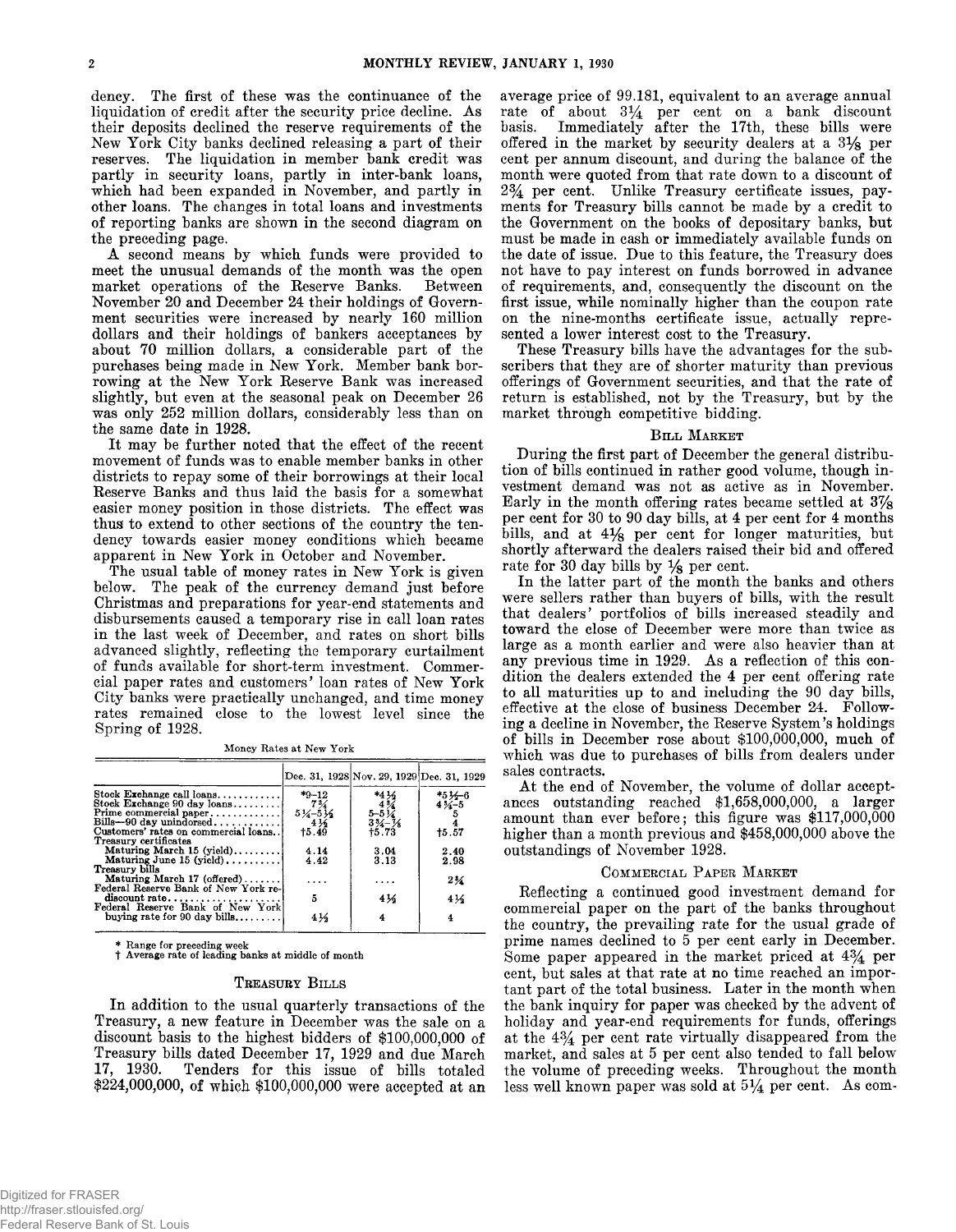

**mercial and industrial concerns usually are desirous of showing as little indebtedness as possible on year-end statements, there was some curtailment of the amount of new paper coming into dealers' hands, with the result that offering lists remained moderate.**

**During November, a further increase of 11 per cent occurred in open market outstandings of commercial paper but the total was nevertheless 25 per cent lower than on November 30, 1928. As the accompanying diagram shows, the increase in outstandings this autumn has been similar to that which occurred in 1927, another year of easing money conditions, and is in marked contrast with the declines that occurred during the corresponding period of 1926 and 1928.**

## **Foreign Exchange**

**Weakness near the end of December reversed a general upward movement of the European exchanges in which the following currencies registered new high points for the year: sterling, French francs, reichsmarks, belgas, guilders, Swiss francs, and the three Scandinavian currencies. Gold was shipped from the United States to England, France, Germany, and Sweden.**

**Sterling opened the month fractionally under \$4.88, touched \$4.88 7/16 on the 9th, and ruled thereafter at about \$4.88% . French francs sold between \$0.0393% and \$0.0394 during most of the month, advanced to \$0.0394 5/16 on the 24th, but sold around the earlier level near the month-end. Reichsmarks gained steadily from \$0.2394 on December 2 to \$0.2397 on the 26th, but dropped back to about \$0.2392% on the 28th. Belgas opened at \$0.1399 and reached a new high of \$0.1401 (approximate gold export point, \$0.1399) on several scattered dates. Guilders were strong during the first two weeks (\$0.4036— \$0.4037% ); they declined to \$0.4032% December 21, recovered sharply to \$0.4038 on the 24th, and to a new high for the year of \$0.4038% on the 26th, and then fell away to \$0.4037 on the 28th. Swiss francs continued firm from December 2 to 26, rising from \$0.1942% to \$0,1946, and then fell off to \$0.1945 on the 28th. Lire fluctuated narrowly within** the range of  $$0.0523\frac{1}{2}$  through the 28th.

**Swedish crowns rose to \$0.2700 on the 13th, held near that figure until the 21st, and declined thereafter** to \$0.2695<sup>1</sup>/<sub>2</sub> on the 28th. Danish crowns, after reach**ing a new high of \$0.2686 on the 10th, reacted, and sold at \$0.2683% on the 28th. Norwegian crowns sold at \$0.2680 on the 2nd, touched \$0.2685% on the 10th and 16th, and closed slightly weak at \$0.2683% on the 28th. Spanish pesetas showed signs of strength during the first week, recovering to over \$0.1400, but fell off to \$0.1338 on the 27th, the lowest in recent years.**

**The Japanese yen remained below \$0.49 until the 10th, rose slowly to \$0.4905 by the 17th, and sold at \$0.4908 on the 28th. Canadian dollars gave promise of recovery, when the discount was reduced to less than % cents about the middle of the month, after exceeding 1 cent and touching as low as 2 5/16 cents in November, but sold around \$0.99 as the month ended. The Argentine peso was weak at about \$0.94 even before announcement of the closing of the gold Conversion Office, when it broke sharply to \$0.9158 on the 17th. There was a slight gain towards the end of the month to around \$0.9294.**

## Gold Movement

**The outflow of gold from the United States, which began at the end of October, was greatly accelerated in December, and the reduction in the country's monetary gold stock reached the largest total in any month since May 1928.**

**In the month of December there were exports of \$47,900,000 in gold to France, \$21,000,000 to England, \$1,340,000 to Sweden, and \$1,280,000 to Germany. Including small miscellaneous shipments for non-monetary purposes, exports totaled \$72,200,000 in round figures. Imports were \$3,500,000, of which over \$2,000,000 was received from Argentina, and \$950,000 from Colombia. There was an additional loss to the country's gold stock through an increase of \$22,000,000 in gold earmarked for foreign account. The net result according to a preliminary calculation was a loss through exports, imports, and earmarkings, of \$90,800,000, which would reduce the net gain for 1929 from \$228,100,000 at the end of October to \$115,100,000 at the end of December.**

**Net Gain or Loss of^Gold Through Imports, Exports, and Earmarkings (In millions of dollars)**

| 1929                                                                                                                           | Through net<br>gold imports<br>or exports                                                                  | Through<br>earmarkings                                                                     | Total                                                                                                      |
|--------------------------------------------------------------------------------------------------------------------------------|------------------------------------------------------------------------------------------------------------|--------------------------------------------------------------------------------------------|------------------------------------------------------------------------------------------------------------|
| January<br>February<br>March<br>July<br>September                                                                              | $+47.1$<br>$+25.5$<br>$+24.8$<br>$+23.1$<br>$+23.6$<br>$+30.2$<br>$+34.7$<br>$+18.4$<br>$+17.6$<br>$+17.5$ | $-65.0$<br>$+7.5$<br>$+48.6$<br>$+16.1$<br>$-7.5$<br>$-22.0$<br>$-1.0$<br>$-6.6$<br>$-4.5$ | $-17.9$<br>$+25.5$<br>$+32.3$<br>$+71.7$<br>$+39.7$<br>$+22.7$<br>$+12.7$<br>$+17.4$<br>$+11.0$<br>$+13.0$ |
| Total                                                                                                                          | $+262.5$                                                                                                   | $-34.4$                                                                                    | $+228.1$                                                                                                   |
| $November \dots \dots \dots \dots \dots \dots \dots \dots$<br>$December \dots \dots \dots \dots \dots \dots \dots \dots \dots$ | $-23.2$<br>$-68.8*$                                                                                        | $+1.0$<br>$-22.0*$                                                                         | $-22.2$<br>$-90.8*$                                                                                        |
| Total                                                                                                                          | $-92.0*$                                                                                                   | $-21.0*$                                                                                   | $-113.0*$                                                                                                  |
| $Net Total. \ldots \ldots \ldots \ldots \ldots \ldots$                                                                         | $+170.5*$                                                                                                  | $-55.4*$                                                                                   | $+115.1*$                                                                                                  |

**\* Preliminary**

**Between November 27 and December 26 the Bank of England added £10,600,000 to its gold stock, bringing up the total to £146,000,000, or £15,700,000 above the low level reached on October 2. A rough estimate of**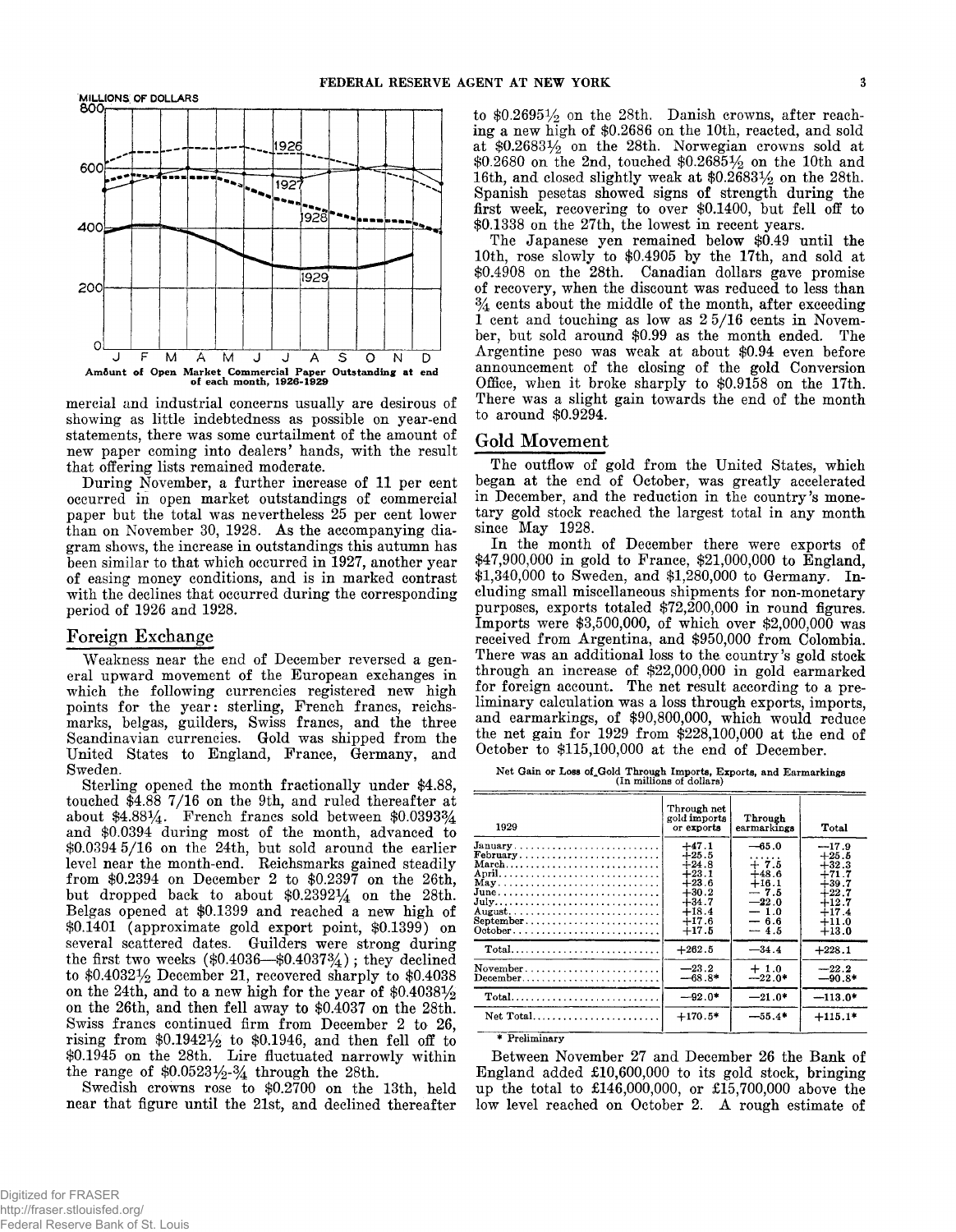**the December movement in London is as follows: Imports from the United States, £4,680,000; from Australia, £4,010,000; from Argentina, £1,570,000; South African sovereigns paid into the bank, £2,070,000; secured in the open market, £1,675,000. Exports were negligible except to France which took a total estimated at £2,300,000, of which £400,000 was taken on the 3d and 4th and the balance since the 24th of December.**

**On December 16 the President of the Argentine Republic declared the national Conversion Office closed to further withdrawals of gold. It is understood that this does not constitute a complete embargo upon the export of gold, and that such gold as is held by the banks— over 45,000,000 U. S. dollars— may be shipped at the discretion of the banks. Since the beginning of the year Argentina has lost around \$150,000,000 of gold. The Conversion Office is reported to hold at present some 423,000,000 gold pesos, or about \$408,- 000,000 in gold.**

## **Central Bank Rate Changes**

**Six European central banks reduced their discount rates during December. On the 12th the Bank of England lowered its rate by one-half per cent to 5 per cent, the third half-per-cent reduction in the London rate since October 30.**

**The three Scandinavian central banks also effected reductions of one-half per cent from their uniform** rates of  $5\frac{1}{2}$  per cent. The Swedish rate was lowered **to 5 per cent on the 13th, the Danish rate on the 27th, and the Norwegian rate on the 28th. A second reduc**tion to  $4\frac{1}{2}$  per cent is announced by the Swedish Riks**bank to become effective on January 1, 1930.**

**On December 31 the National Bank of Belgium an**nounced a reduction of its rate from  $4\frac{1}{2}$  to  $3\frac{1}{2}$  per cent, **effective January 1, 1930. The higher rate had been in** force since November 14. The new 3½ per cent rate is **on a level with the French and Swiss bank rates which are the lowest in Europe.**

**The Austrian National Bank rate was reduced from**  $8$  to  $7\frac{1}{2}$  per cent on December 9.

**Below is a table of central bank rates for the principal European countries where changes have been made during the past year.**

| Country                                                                                                                                                                                      | End of 1928                                                               | High 1929                           | End <sub>o</sub> f <sub>1929</sub>           |
|----------------------------------------------------------------------------------------------------------------------------------------------------------------------------------------------|---------------------------------------------------------------------------|-------------------------------------|----------------------------------------------|
| Austria<br>$Belgium \ldots \ldots \ldots$<br>Denmark<br>$\text{England} \dots \dots$<br>$Germany$<br>Hungary<br>$Itally \ldots $<br>Netherlands<br>Normay<br>$Poland$ ,<br>Rumania<br>Sweden | 61<br>4 <sub>2</sub><br>$\delta$ <sup>16</sup><br>$\frac{43}{25}$<br>41/2 | 81⁄2<br>536<br>6½<br>7½<br>5½<br>9½ | *314<br>7½<br>4 <sub>2</sub><br>814<br>*4 14 |

**\_\_\_\_\_\_\_\_\_\_\_\_\_\_\_\_\_\_\_\_\_\_European Central Bank Rate Changes\_\_\_\_\_\_\_\_\_\_\_\_\_\_\_\_\_\_\_\_\_\_**

**\* Effective January 1, 1930.**

# **Stabilization of the Czechoslovak Crown**

**The Czechoslovak crown, which has had de facto** stability at around  $$0.0296\frac{1}{4}$  for more than five years **past, became legally convertible on the gold exchange standard by the passage of a parliamentary Act on November 7, which went into force on November 27, 1929. This Act provides:**

**1. That the Czechoslovak crown shall have a gold content of 44.58 milligrams of fine gold equivalent to \$0.02962853, or approximately Kc. 33.75 to the dollar.**

**2. That the National Bank of Czechoslovakia shall assume the maintenance of the exchange value of its notes at the legal parity, buying gold in minimum quantities of 12 kilograms of fine gold (about \$8,000,** or the customary "export bar") and converting its **notes into gold coin, gold bullion, or gold exchange, at its option, in minimum amounts equivalent to 12 kilograms of fine gold.**

**3. That gold coins 900/1000 fine of 100 crowns value shall be minted, the 100-crown piece to be known as the** *hrivna* **and put into circulation at a future date not yet determined.**

**4. That the National Bank of Czechoslovakia shall maintain a reserve of gold and foreign exchange equal to at least 25 per cent of its total notes and sight liabilities at the end of 1929,\* 30 per cent at the end of 1930, and 35 per cent at the end of 1935 and thereafter, onehalf the reserve to consist of gold coin or bullion.**

**5. That the present share capital (\$12,000,000) of the National Bank be converted into Kc. 405,000,000, and the Bank be authorized to increase its capital, if it so desires, to Kc. 607,500,000 (equal to \$18,000,000).**

**6. That when the State note debt to the Bank, which** is now Kc. 3,780 million, has been reduced to Kc. 1,000 **million, the Bank shall be authorized to discount Government bills up to a total of Kc. 200 million per annum, after endorsement by a banking institution, such temporary advances to be repaid by the end of March of the following year.**

**7. That the Bank is authorized " to participate in international financial and economic institutions and arrangements of monetary importance. ' '**

**\*On December 7, 1929, the ratio was 38.9 per cent.**

# **New Financing**

**The total amount of new financing consummated during November was the smallest for any month since** August 1928, and was only about one-fifth to one-third **as large as the volume floated in several previous months of 1929. There was a virtual stoppage in the sale of securities of investment trusts and financial trading and holding company issues, and a marked reduction in offerings of stocks and bonds by industrial, public utility, and railroad companies. Foreign security issues declined to the smallest amount since last April. State and municipal financing was maintained in better volume than was the case with corporate securities.**

**A considerable revival in new bond issues occurred in December, while the volume of stock offerings was reduced further. In the accompanying diagram, the course of domestic bond financing during the past three years is shown by months. This shows that the volume of bond issues became progressively smaller throughout this period, reaching its lowest level in November of this year, but that the preliminary figures for December gave some indication of an up-turn. As the diagram indicates, the December increase was largely in municipals, whereas previous high months this year were caused by large corporation issues, usually issues with provisions for conversion into common stocks.**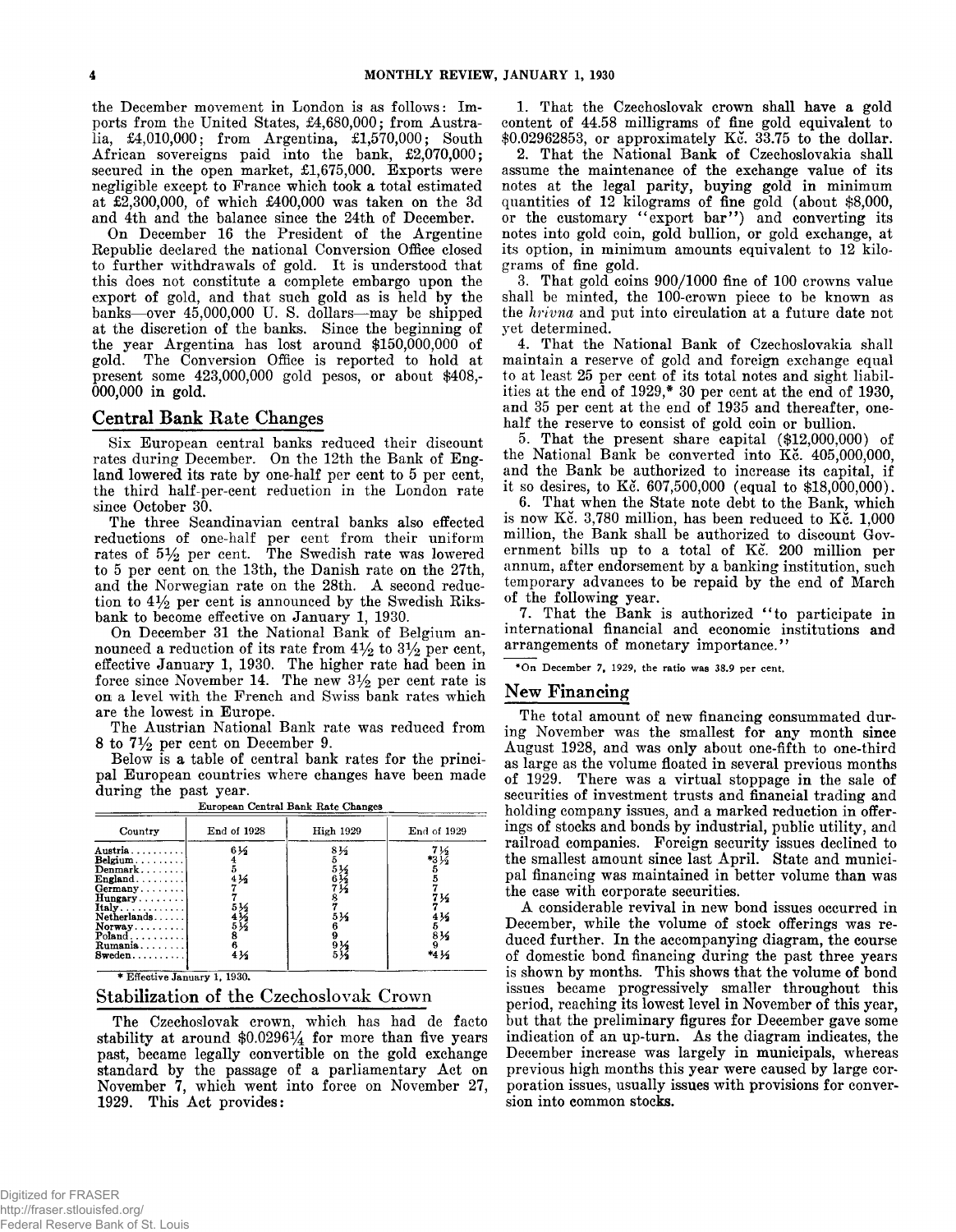

#### **Security Markets**

**Further recoveries occurred in stock prices during the first week of December, and by the end of the week representative averages had regained more than one-third of the loss sustained in the September to November break. In the succeeding two weeks of December, prices turned downward to levels about midway between the low point of November 13 and the highest point reached on the recovery which ended December 7, but near the end of the month prices tended to advance again. The turn**over of shares on the Exchange was between  $3\frac{1}{2}$  and  $4\frac{1}{2}$ **million shares on most days of the month; on only two days did the volume of sales exceed 5 million shares, and** on several days the transactions totaled less than  $2\frac{1}{2}$ **million shares.**

**After the first week of December, bond prices also tended downward, and trading in bonds on the Stock Exchange was also reduced from the rather unusual volume of the previous two months. Domestic corporation issues reacted about a point from the highest level reached on the recent upswing, but remained well above the lowest points of October. United States Government bond issues, which on the average had advanced about 4 points between early October and the first part of De**cember, declined about  $\frac{3}{4}$  of a point, but at the close of **the month were as high as at the middle of November. Foreign bonds as a group moved lower during the last three weeks of the month; South American issues, and most notably Argentine bonds, were weak for a time, following the suspension of gold payments by Argentina, but subsequently recovered part of their losses.**

## **Foreign Trade**

**Foreign merchandise trade during November showed large declines in value from the rather high figures of October. Although there is usually little change between these months, exports decreased \$81,000,000 in value, and imports, \$52,000,000. Exports, valued at \$448,000,000 in November, were less than in November of any year since 1925. Imports, valued at \$339,000,000, were slightly larger than a year previous, but were otherwise the smallest for November of any year since**

**1924. These declines in value of foreign trade may be explained partly by the reduction in commodity prices.**

**All groups of exports participated in the downward movement from the previous month, and all except semimanufactures declined from a year ago. The decrease in the combined value of shipments abroad of raw cotton and grains accounted for about one-third of the decrease in value of total exports compared with October and about half compared with November 1928. Exports of finished manufactures as a whole were valued at \$39,000,000 less than in the previous month, and \$34,000,000 less than a year ago. Refined petroleum products decreased in value \$16,000,000 and \$10,000,000, respectively, from the exports of the previous month and of November 1928.**

**The value of all groups of imports was less than in October, with the largest declines in finished and partly finished manufactures. Quantity receipts of crude rubber, raw silk, and coffee were smaller than in the previous month. Compared with a year ago, however, imports of wholly and partly finished products increased slightly in value, and imports of crude materials increased \$13,000,000.**

# **Building**

**Building contracts awarded in the New York and Northern New Jersey district rose sharply in November from the level of the previous three months and reached a total 24 per cent above that of November 1928. The increase was primarily the result of larger contracts for commercial buildings, including one \$35,000,000 office building project and a number of smaller ones. Also contributing to the increase was a larger volume of contracts for public works and utilities and for industrial buildings. Contracts for residential work, while nearly double the very small total reported for September and about the same as in October, were 41 per cent smaller than in November of last year. Since the first of January, the total value of contracts awarded in this district has been 19 per cent smaller than in 1928 and about 13 per cent smaller than in 1927.**

**For the 37 States east of the Rockies covered by the** F. W. Dodge Corporation survey, however, the Novem**ber total of building contracts was 12 per cent smaller than in October, and 17 per cent smaller than a year ago. The increase in commercial building for the country as a whole was less than in the New York district, as contracts for this type of construction work were at a lower level than a year ago in other districts. Public works and utility projects showed a decline from last year's total, despite the increase reported in the New York district, and total residential building contracts in the 37 States remained 43 per cent below the level of November 1928.**

**The volume of construction work of all types contracted for during the first eleven months of 1929 has been 12 per cent smaller than a year ago, and 7 per cent smaller than in 1927. In December, the reduction in building activities appeared to have continued, for the average daily awards during the first three weeks of the month were 19 per cent under the average of December 1928, when the tendency toward reduced building activity was already in evidence.**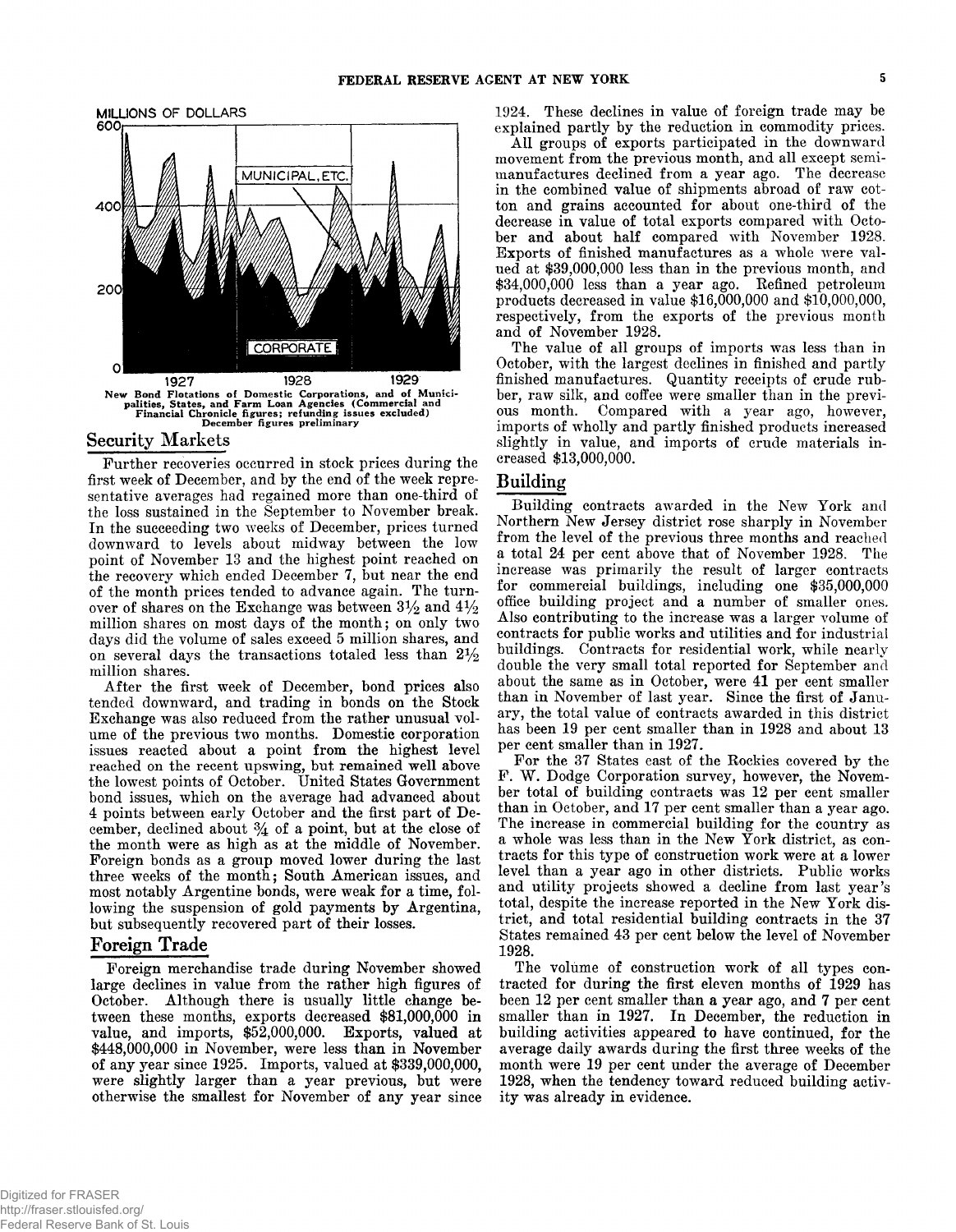## Production and Trade in 1929

**Despite the recession in important industries during the closing months of this year, it appears from a compilation of all of the principal series of industrial and business data that the total volume of production and trade for the full year 1929 will probably prove to have shown a slightly larger increase over the previous year than for any single year since 1925. An unweighted average of 161 series of data on production and trade indicates that the total volume of the nation's business in 1929 was about 4 per cent larger than in 1928. This preliminary estimate for the full year has been calculated by using the available data, usually for the first eleven months, and adding estimated figures for the remainder of the year.**

**In the accompanying diagram is shown the year-toyear growth of industry and trade since 1919, as reflected in a broad weighted index of a large number of series, exclusive of those of financial activity; the figure for 1929 is based upon the increase shown by the preliminary unweighted data for the year.**

**Production of manufactures and series indicative of trade lead the groups shown below in percentage increase over 1928, followed closely by output of minerals and metals. The group which includes such general indexes of business as bank debits, railroad car loadings, and electric power production also showed a substantial increase, and the food and tobacco production classification showed an increase about the same as the average for all series. Construction projects and the output of building materials were smaller than in 1928, and the quantity output of principal crops averaged about 5 per cent smaller. In addition to the more important series listed in the subjoined table, there are numerous other items included in thei group averages.**

| 1929 from 1928<br>Foods and Tobacco<br><i>Manufactures</i><br>Locomotives, shipments<br>$+60$<br>$Cigare ttes. \ldots \ldots \ldots \ldots \ldots$<br>$+12$<br>Automobiles, trucks<br>$+52$<br>$Butter. \ldots \ldots \ldots \ldots \ldots$<br>$+7$<br>$+4$<br>$+26$<br>Automobiles, pass. cars<br>Sugar meltings<br>$+16$<br>$\frac{1}{+}$ $\frac{2}{1}$<br>$Cott$ onseed oil, crude<br>Wheat flour<br>$+12$<br>$\mathbf{W}$ ool consumption<br>$Cigars \ldots \ldots \ldots \ldots \ldots \ldots$<br>$+9$<br>Malleable castings<br>Lard<br>O<br>$+8$<br>$\text{Cotton consumption} \dots \dots$<br>$\Omega$<br>$+7$<br>$Silk$ consumption<br>Pork<br>— 1<br>$+4$<br>Boots and shoes<br>$\text{Cheese} \dots \dots \dots \dots \dots \dots \dots$<br>$-29$<br>— 5<br>Sole leather and belting<br>$Group\ average$<br>$+$ 4<br>$-7$<br>Tires, pneumatic<br>$-25$<br>Building Materials and Construction<br>Radiators<br>Group average $\dots\dots\dots$<br>$+8$<br>$\mathbf{Cement.}\dots\dots\dots\dots\dots\dots\dots$<br>$-3$<br>$-4$<br>$Lumber. \ldots \ldots \ldots \ldots \ldots$<br>Minerals and Metals<br>Building permits<br>$-10$<br>$+15$<br>Building contracts<br>$-12$<br>$+13$<br>Sand-lime brick<br>$-20$<br>$\Pr$ giron<br>$+12$<br>$Copper$ , smelter<br>$-4$<br>Group average<br>$+12$<br>$Petroleum, crude. \ldots \ldots \ldots$<br>$+9$<br>Trade<br>Steel ingots. $\dots\dots\dots\dots\dots$<br>$+6$<br>$Bituminous coal.\dots\dots\dots\dots$<br>Maillorder sales<br>$+26$<br>$\dotplus$<br>-6<br>Grocery chain store sales<br>$+12$<br>Lead<br>$\mathbf{1}$<br>$^{+}$<br>Chain store sales<br>$+11$<br>$\boldsymbol{2}$<br>Anthracite coal<br>-<br>Merchandise imports<br>$+8$<br>$+7$<br>$+ +$<br>$+$<br>$+$<br>$+$<br><br>$+$<br><br><br><br><br><br><br><br><br><br><br><br><br><br><br><br>$Wholecale trade. \ldots \ldots \ldots$<br>$Group\ average \ldots$<br>Dept. store sales<br>Merchandise exports<br>Crove<br>$+9$<br>$\text{Tobase} \ldots \ldots \ldots \ldots \ldots$<br>Group average<br>8<br>$\div$<br>$\mathbf{Hay}$<br>$+3$<br>General<br>$\cot \theta$<br>-6<br>Debits, New York City<br>$\overline{\phantom{a}}$<br>$+24$<br>$\qquad \qquad -$<br>7<br>Electric power<br>Debits, outside N.Y.C<br>$+11$<br>Corn<br>$-7$<br>$^{+}_{+}$ + $^{+}_{+}$ + $^{+}_{+}$ + $^{+}_{+}$ + $^{+}_{+}$ + $^{+}_{+}$ + $^{+}_{-}$ + $^{+}_{-}$ + $^{+}_{-}$ + $^{+}_{-}$ + $^{+}_{-}$ + $^{+}_{-}$ + $^{+}_{-}$ + $^{+}_{-}$ + $^{+}_{-}$ + $^{+}_{-}$ + $^{+}_{-}$ + $^{+}_{-}$ + $^{+}_{-}$ + $^{+}_{-}$ + $^{+}_{-}$ + $^{+}_{-}$ +<br>$-12$<br>Life insurance sales $\dots \dots$<br>Wheat | Per cent change | Per cent change |
|--------------------------------------------------------------------------------------------------------------------------------------------------------------------------------------------------------------------------------------------------------------------------------------------------------------------------------------------------------------------------------------------------------------------------------------------------------------------------------------------------------------------------------------------------------------------------------------------------------------------------------------------------------------------------------------------------------------------------------------------------------------------------------------------------------------------------------------------------------------------------------------------------------------------------------------------------------------------------------------------------------------------------------------------------------------------------------------------------------------------------------------------------------------------------------------------------------------------------------------------------------------------------------------------------------------------------------------------------------------------------------------------------------------------------------------------------------------------------------------------------------------------------------------------------------------------------------------------------------------------------------------------------------------------------------------------------------------------------------------------------------------------------------------------------------------------------------------------------------------------------------------------------------------------------------------------------------------------------------------------------------------------------------------------------------------------------------------------------------------------------------------------------------------------------------------------------------------------------------------------------------------------------------------------------------------------------------------------------------------------------------------------------------------------------------------------------------------------------------------------------------------------------------------------------------------------------------------------------------------------------------|-----------------|-----------------|
|                                                                                                                                                                                                                                                                                                                                                                                                                                                                                                                                                                                                                                                                                                                                                                                                                                                                                                                                                                                                                                                                                                                                                                                                                                                                                                                                                                                                                                                                                                                                                                                                                                                                                                                                                                                                                                                                                                                                                                                                                                                                                                                                                                                                                                                                                                                                                                                                                                                                                                                                                                                                                                | 1929 from 1928  |                 |
|                                                                                                                                                                                                                                                                                                                                                                                                                                                                                                                                                                                                                                                                                                                                                                                                                                                                                                                                                                                                                                                                                                                                                                                                                                                                                                                                                                                                                                                                                                                                                                                                                                                                                                                                                                                                                                                                                                                                                                                                                                                                                                                                                                                                                                                                                                                                                                                                                                                                                                                                                                                                                                |                 |                 |
|                                                                                                                                                                                                                                                                                                                                                                                                                                                                                                                                                                                                                                                                                                                                                                                                                                                                                                                                                                                                                                                                                                                                                                                                                                                                                                                                                                                                                                                                                                                                                                                                                                                                                                                                                                                                                                                                                                                                                                                                                                                                                                                                                                                                                                                                                                                                                                                                                                                                                                                                                                                                                                |                 |                 |
|                                                                                                                                                                                                                                                                                                                                                                                                                                                                                                                                                                                                                                                                                                                                                                                                                                                                                                                                                                                                                                                                                                                                                                                                                                                                                                                                                                                                                                                                                                                                                                                                                                                                                                                                                                                                                                                                                                                                                                                                                                                                                                                                                                                                                                                                                                                                                                                                                                                                                                                                                                                                                                |                 |                 |
|                                                                                                                                                                                                                                                                                                                                                                                                                                                                                                                                                                                                                                                                                                                                                                                                                                                                                                                                                                                                                                                                                                                                                                                                                                                                                                                                                                                                                                                                                                                                                                                                                                                                                                                                                                                                                                                                                                                                                                                                                                                                                                                                                                                                                                                                                                                                                                                                                                                                                                                                                                                                                                |                 |                 |
|                                                                                                                                                                                                                                                                                                                                                                                                                                                                                                                                                                                                                                                                                                                                                                                                                                                                                                                                                                                                                                                                                                                                                                                                                                                                                                                                                                                                                                                                                                                                                                                                                                                                                                                                                                                                                                                                                                                                                                                                                                                                                                                                                                                                                                                                                                                                                                                                                                                                                                                                                                                                                                |                 |                 |
|                                                                                                                                                                                                                                                                                                                                                                                                                                                                                                                                                                                                                                                                                                                                                                                                                                                                                                                                                                                                                                                                                                                                                                                                                                                                                                                                                                                                                                                                                                                                                                                                                                                                                                                                                                                                                                                                                                                                                                                                                                                                                                                                                                                                                                                                                                                                                                                                                                                                                                                                                                                                                                |                 |                 |
|                                                                                                                                                                                                                                                                                                                                                                                                                                                                                                                                                                                                                                                                                                                                                                                                                                                                                                                                                                                                                                                                                                                                                                                                                                                                                                                                                                                                                                                                                                                                                                                                                                                                                                                                                                                                                                                                                                                                                                                                                                                                                                                                                                                                                                                                                                                                                                                                                                                                                                                                                                                                                                |                 |                 |
|                                                                                                                                                                                                                                                                                                                                                                                                                                                                                                                                                                                                                                                                                                                                                                                                                                                                                                                                                                                                                                                                                                                                                                                                                                                                                                                                                                                                                                                                                                                                                                                                                                                                                                                                                                                                                                                                                                                                                                                                                                                                                                                                                                                                                                                                                                                                                                                                                                                                                                                                                                                                                                |                 |                 |
|                                                                                                                                                                                                                                                                                                                                                                                                                                                                                                                                                                                                                                                                                                                                                                                                                                                                                                                                                                                                                                                                                                                                                                                                                                                                                                                                                                                                                                                                                                                                                                                                                                                                                                                                                                                                                                                                                                                                                                                                                                                                                                                                                                                                                                                                                                                                                                                                                                                                                                                                                                                                                                |                 |                 |
|                                                                                                                                                                                                                                                                                                                                                                                                                                                                                                                                                                                                                                                                                                                                                                                                                                                                                                                                                                                                                                                                                                                                                                                                                                                                                                                                                                                                                                                                                                                                                                                                                                                                                                                                                                                                                                                                                                                                                                                                                                                                                                                                                                                                                                                                                                                                                                                                                                                                                                                                                                                                                                |                 |                 |
|                                                                                                                                                                                                                                                                                                                                                                                                                                                                                                                                                                                                                                                                                                                                                                                                                                                                                                                                                                                                                                                                                                                                                                                                                                                                                                                                                                                                                                                                                                                                                                                                                                                                                                                                                                                                                                                                                                                                                                                                                                                                                                                                                                                                                                                                                                                                                                                                                                                                                                                                                                                                                                |                 |                 |
|                                                                                                                                                                                                                                                                                                                                                                                                                                                                                                                                                                                                                                                                                                                                                                                                                                                                                                                                                                                                                                                                                                                                                                                                                                                                                                                                                                                                                                                                                                                                                                                                                                                                                                                                                                                                                                                                                                                                                                                                                                                                                                                                                                                                                                                                                                                                                                                                                                                                                                                                                                                                                                |                 |                 |
|                                                                                                                                                                                                                                                                                                                                                                                                                                                                                                                                                                                                                                                                                                                                                                                                                                                                                                                                                                                                                                                                                                                                                                                                                                                                                                                                                                                                                                                                                                                                                                                                                                                                                                                                                                                                                                                                                                                                                                                                                                                                                                                                                                                                                                                                                                                                                                                                                                                                                                                                                                                                                                |                 |                 |
|                                                                                                                                                                                                                                                                                                                                                                                                                                                                                                                                                                                                                                                                                                                                                                                                                                                                                                                                                                                                                                                                                                                                                                                                                                                                                                                                                                                                                                                                                                                                                                                                                                                                                                                                                                                                                                                                                                                                                                                                                                                                                                                                                                                                                                                                                                                                                                                                                                                                                                                                                                                                                                |                 |                 |
|                                                                                                                                                                                                                                                                                                                                                                                                                                                                                                                                                                                                                                                                                                                                                                                                                                                                                                                                                                                                                                                                                                                                                                                                                                                                                                                                                                                                                                                                                                                                                                                                                                                                                                                                                                                                                                                                                                                                                                                                                                                                                                                                                                                                                                                                                                                                                                                                                                                                                                                                                                                                                                |                 |                 |
|                                                                                                                                                                                                                                                                                                                                                                                                                                                                                                                                                                                                                                                                                                                                                                                                                                                                                                                                                                                                                                                                                                                                                                                                                                                                                                                                                                                                                                                                                                                                                                                                                                                                                                                                                                                                                                                                                                                                                                                                                                                                                                                                                                                                                                                                                                                                                                                                                                                                                                                                                                                                                                |                 |                 |
|                                                                                                                                                                                                                                                                                                                                                                                                                                                                                                                                                                                                                                                                                                                                                                                                                                                                                                                                                                                                                                                                                                                                                                                                                                                                                                                                                                                                                                                                                                                                                                                                                                                                                                                                                                                                                                                                                                                                                                                                                                                                                                                                                                                                                                                                                                                                                                                                                                                                                                                                                                                                                                |                 |                 |
|                                                                                                                                                                                                                                                                                                                                                                                                                                                                                                                                                                                                                                                                                                                                                                                                                                                                                                                                                                                                                                                                                                                                                                                                                                                                                                                                                                                                                                                                                                                                                                                                                                                                                                                                                                                                                                                                                                                                                                                                                                                                                                                                                                                                                                                                                                                                                                                                                                                                                                                                                                                                                                |                 |                 |
|                                                                                                                                                                                                                                                                                                                                                                                                                                                                                                                                                                                                                                                                                                                                                                                                                                                                                                                                                                                                                                                                                                                                                                                                                                                                                                                                                                                                                                                                                                                                                                                                                                                                                                                                                                                                                                                                                                                                                                                                                                                                                                                                                                                                                                                                                                                                                                                                                                                                                                                                                                                                                                |                 |                 |
|                                                                                                                                                                                                                                                                                                                                                                                                                                                                                                                                                                                                                                                                                                                                                                                                                                                                                                                                                                                                                                                                                                                                                                                                                                                                                                                                                                                                                                                                                                                                                                                                                                                                                                                                                                                                                                                                                                                                                                                                                                                                                                                                                                                                                                                                                                                                                                                                                                                                                                                                                                                                                                |                 |                 |
|                                                                                                                                                                                                                                                                                                                                                                                                                                                                                                                                                                                                                                                                                                                                                                                                                                                                                                                                                                                                                                                                                                                                                                                                                                                                                                                                                                                                                                                                                                                                                                                                                                                                                                                                                                                                                                                                                                                                                                                                                                                                                                                                                                                                                                                                                                                                                                                                                                                                                                                                                                                                                                |                 |                 |
|                                                                                                                                                                                                                                                                                                                                                                                                                                                                                                                                                                                                                                                                                                                                                                                                                                                                                                                                                                                                                                                                                                                                                                                                                                                                                                                                                                                                                                                                                                                                                                                                                                                                                                                                                                                                                                                                                                                                                                                                                                                                                                                                                                                                                                                                                                                                                                                                                                                                                                                                                                                                                                |                 |                 |
|                                                                                                                                                                                                                                                                                                                                                                                                                                                                                                                                                                                                                                                                                                                                                                                                                                                                                                                                                                                                                                                                                                                                                                                                                                                                                                                                                                                                                                                                                                                                                                                                                                                                                                                                                                                                                                                                                                                                                                                                                                                                                                                                                                                                                                                                                                                                                                                                                                                                                                                                                                                                                                |                 |                 |
|                                                                                                                                                                                                                                                                                                                                                                                                                                                                                                                                                                                                                                                                                                                                                                                                                                                                                                                                                                                                                                                                                                                                                                                                                                                                                                                                                                                                                                                                                                                                                                                                                                                                                                                                                                                                                                                                                                                                                                                                                                                                                                                                                                                                                                                                                                                                                                                                                                                                                                                                                                                                                                |                 |                 |
|                                                                                                                                                                                                                                                                                                                                                                                                                                                                                                                                                                                                                                                                                                                                                                                                                                                                                                                                                                                                                                                                                                                                                                                                                                                                                                                                                                                                                                                                                                                                                                                                                                                                                                                                                                                                                                                                                                                                                                                                                                                                                                                                                                                                                                                                                                                                                                                                                                                                                                                                                                                                                                |                 |                 |
|                                                                                                                                                                                                                                                                                                                                                                                                                                                                                                                                                                                                                                                                                                                                                                                                                                                                                                                                                                                                                                                                                                                                                                                                                                                                                                                                                                                                                                                                                                                                                                                                                                                                                                                                                                                                                                                                                                                                                                                                                                                                                                                                                                                                                                                                                                                                                                                                                                                                                                                                                                                                                                |                 |                 |
|                                                                                                                                                                                                                                                                                                                                                                                                                                                                                                                                                                                                                                                                                                                                                                                                                                                                                                                                                                                                                                                                                                                                                                                                                                                                                                                                                                                                                                                                                                                                                                                                                                                                                                                                                                                                                                                                                                                                                                                                                                                                                                                                                                                                                                                                                                                                                                                                                                                                                                                                                                                                                                |                 |                 |
|                                                                                                                                                                                                                                                                                                                                                                                                                                                                                                                                                                                                                                                                                                                                                                                                                                                                                                                                                                                                                                                                                                                                                                                                                                                                                                                                                                                                                                                                                                                                                                                                                                                                                                                                                                                                                                                                                                                                                                                                                                                                                                                                                                                                                                                                                                                                                                                                                                                                                                                                                                                                                                |                 |                 |
|                                                                                                                                                                                                                                                                                                                                                                                                                                                                                                                                                                                                                                                                                                                                                                                                                                                                                                                                                                                                                                                                                                                                                                                                                                                                                                                                                                                                                                                                                                                                                                                                                                                                                                                                                                                                                                                                                                                                                                                                                                                                                                                                                                                                                                                                                                                                                                                                                                                                                                                                                                                                                                |                 |                 |
|                                                                                                                                                                                                                                                                                                                                                                                                                                                                                                                                                                                                                                                                                                                                                                                                                                                                                                                                                                                                                                                                                                                                                                                                                                                                                                                                                                                                                                                                                                                                                                                                                                                                                                                                                                                                                                                                                                                                                                                                                                                                                                                                                                                                                                                                                                                                                                                                                                                                                                                                                                                                                                |                 |                 |
|                                                                                                                                                                                                                                                                                                                                                                                                                                                                                                                                                                                                                                                                                                                                                                                                                                                                                                                                                                                                                                                                                                                                                                                                                                                                                                                                                                                                                                                                                                                                                                                                                                                                                                                                                                                                                                                                                                                                                                                                                                                                                                                                                                                                                                                                                                                                                                                                                                                                                                                                                                                                                                |                 |                 |
|                                                                                                                                                                                                                                                                                                                                                                                                                                                                                                                                                                                                                                                                                                                                                                                                                                                                                                                                                                                                                                                                                                                                                                                                                                                                                                                                                                                                                                                                                                                                                                                                                                                                                                                                                                                                                                                                                                                                                                                                                                                                                                                                                                                                                                                                                                                                                                                                                                                                                                                                                                                                                                |                 |                 |
|                                                                                                                                                                                                                                                                                                                                                                                                                                                                                                                                                                                                                                                                                                                                                                                                                                                                                                                                                                                                                                                                                                                                                                                                                                                                                                                                                                                                                                                                                                                                                                                                                                                                                                                                                                                                                                                                                                                                                                                                                                                                                                                                                                                                                                                                                                                                                                                                                                                                                                                                                                                                                                |                 |                 |
|                                                                                                                                                                                                                                                                                                                                                                                                                                                                                                                                                                                                                                                                                                                                                                                                                                                                                                                                                                                                                                                                                                                                                                                                                                                                                                                                                                                                                                                                                                                                                                                                                                                                                                                                                                                                                                                                                                                                                                                                                                                                                                                                                                                                                                                                                                                                                                                                                                                                                                                                                                                                                                |                 |                 |
|                                                                                                                                                                                                                                                                                                                                                                                                                                                                                                                                                                                                                                                                                                                                                                                                                                                                                                                                                                                                                                                                                                                                                                                                                                                                                                                                                                                                                                                                                                                                                                                                                                                                                                                                                                                                                                                                                                                                                                                                                                                                                                                                                                                                                                                                                                                                                                                                                                                                                                                                                                                                                                |                 |                 |
|                                                                                                                                                                                                                                                                                                                                                                                                                                                                                                                                                                                                                                                                                                                                                                                                                                                                                                                                                                                                                                                                                                                                                                                                                                                                                                                                                                                                                                                                                                                                                                                                                                                                                                                                                                                                                                                                                                                                                                                                                                                                                                                                                                                                                                                                                                                                                                                                                                                                                                                                                                                                                                |                 |                 |
|                                                                                                                                                                                                                                                                                                                                                                                                                                                                                                                                                                                                                                                                                                                                                                                                                                                                                                                                                                                                                                                                                                                                                                                                                                                                                                                                                                                                                                                                                                                                                                                                                                                                                                                                                                                                                                                                                                                                                                                                                                                                                                                                                                                                                                                                                                                                                                                                                                                                                                                                                                                                                                |                 |                 |
| $-14$<br>$Carloadings, all other$<br>$0$ ats                                                                                                                                                                                                                                                                                                                                                                                                                                                                                                                                                                                                                                                                                                                                                                                                                                                                                                                                                                                                                                                                                                                                                                                                                                                                                                                                                                                                                                                                                                                                                                                                                                                                                                                                                                                                                                                                                                                                                                                                                                                                                                                                                                                                                                                                                                                                                                                                                                                                                                                                                                                   |                 |                 |
| $-14$<br>Employment in $U. S. \ldots$<br>Barley                                                                                                                                                                                                                                                                                                                                                                                                                                                                                                                                                                                                                                                                                                                                                                                                                                                                                                                                                                                                                                                                                                                                                                                                                                                                                                                                                                                                                                                                                                                                                                                                                                                                                                                                                                                                                                                                                                                                                                                                                                                                                                                                                                                                                                                                                                                                                                                                                                                                                                                                                                                |                 |                 |
| $-14$<br>Postal receipts<br>Pears                                                                                                                                                                                                                                                                                                                                                                                                                                                                                                                                                                                                                                                                                                                                                                                                                                                                                                                                                                                                                                                                                                                                                                                                                                                                                                                                                                                                                                                                                                                                                                                                                                                                                                                                                                                                                                                                                                                                                                                                                                                                                                                                                                                                                                                                                                                                                                                                                                                                                                                                                                                              |                 |                 |
| Carloadings, mdse. and misc.<br>$-23$<br>Potatoes, white                                                                                                                                                                                                                                                                                                                                                                                                                                                                                                                                                                                                                                                                                                                                                                                                                                                                                                                                                                                                                                                                                                                                                                                                                                                                                                                                                                                                                                                                                                                                                                                                                                                                                                                                                                                                                                                                                                                                                                                                                                                                                                                                                                                                                                                                                                                                                                                                                                                                                                                                                                       |                 |                 |
| $-25$<br>Apples<br>Group $average \ldots \ldots \ldots$                                                                                                                                                                                                                                                                                                                                                                                                                                                                                                                                                                                                                                                                                                                                                                                                                                                                                                                                                                                                                                                                                                                                                                                                                                                                                                                                                                                                                                                                                                                                                                                                                                                                                                                                                                                                                                                                                                                                                                                                                                                                                                                                                                                                                                                                                                                                                                                                                                                                                                                                                                        |                 |                 |
| $-33$<br>$Peaches \ldots \ldots \ldots \ldots \ldots$                                                                                                                                                                                                                                                                                                                                                                                                                                                                                                                                                                                                                                                                                                                                                                                                                                                                                                                                                                                                                                                                                                                                                                                                                                                                                                                                                                                                                                                                                                                                                                                                                                                                                                                                                                                                                                                                                                                                                                                                                                                                                                                                                                                                                                                                                                                                                                                                                                                                                                                                                                          |                 |                 |
| $-5$<br>Average of $161$ series<br>$+4$<br>Group average                                                                                                                                                                                                                                                                                                                                                                                                                                                                                                                                                                                                                                                                                                                                                                                                                                                                                                                                                                                                                                                                                                                                                                                                                                                                                                                                                                                                                                                                                                                                                                                                                                                                                                                                                                                                                                                                                                                                                                                                                                                                                                                                                                                                                                                                                                                                                                                                                                                                                                                                                                       |                 |                 |



# **Employment and Wages**

**The number of workers employed in New York State factories declined more than 2 per cent in November, reflecting curtailment in industrial production. Despite this decline, employment remained above the level of November 1928. In the country as a whole, employment** declined more than  $3\frac{1}{2}$  per cent, in contrast to a usual **November decline of about 1 per cent, and was slightly under the level of a year ago. In addition to the decline in factory employment in November, the usual decline in out-of-door activities, such as road construction and farm work, released large numbers of workers.**

**A decline in the ratio between orders for workers and applications for employment at New York State employment bureaus gives further indication that employment conditions are not as satisfactory as they were a few months ago. These figures, after holding fairly close to the level of a year previous until about the middle of November, subsequently declined much faster than they did a year ago, and toward the close of December were substantially under the levels of the corresponding weeks of 1927 as well as of 1928.**

**Wage data also give evidence of less satisfactory employment conditions than prevailed a few months ago. Average weekly earnings of factory employees in New York State declined about as much as they did in November 1927, probably due to part-time work in some factories, and total wage payments showed an even larger decline. Both individual earnings and total factory payrolls, however, remained fairly high.**

# Indexes of Business Activity

**This bank's indexes generally give evidence of a decline in business activity in November. Average daily carloadings dropped sharply, and after seasonal and growth allowance, loadings of merchandise and miscellaneous freight were down to the level of December 1927, and loadings of bulk freight were the smallest since last March. Foreign trade was sharply curtailed in November, and some decline is indicated also in the distribution of goods to consumers. Sales of chain stores, other than grocery chains, increased, after seasonal adjustment, but**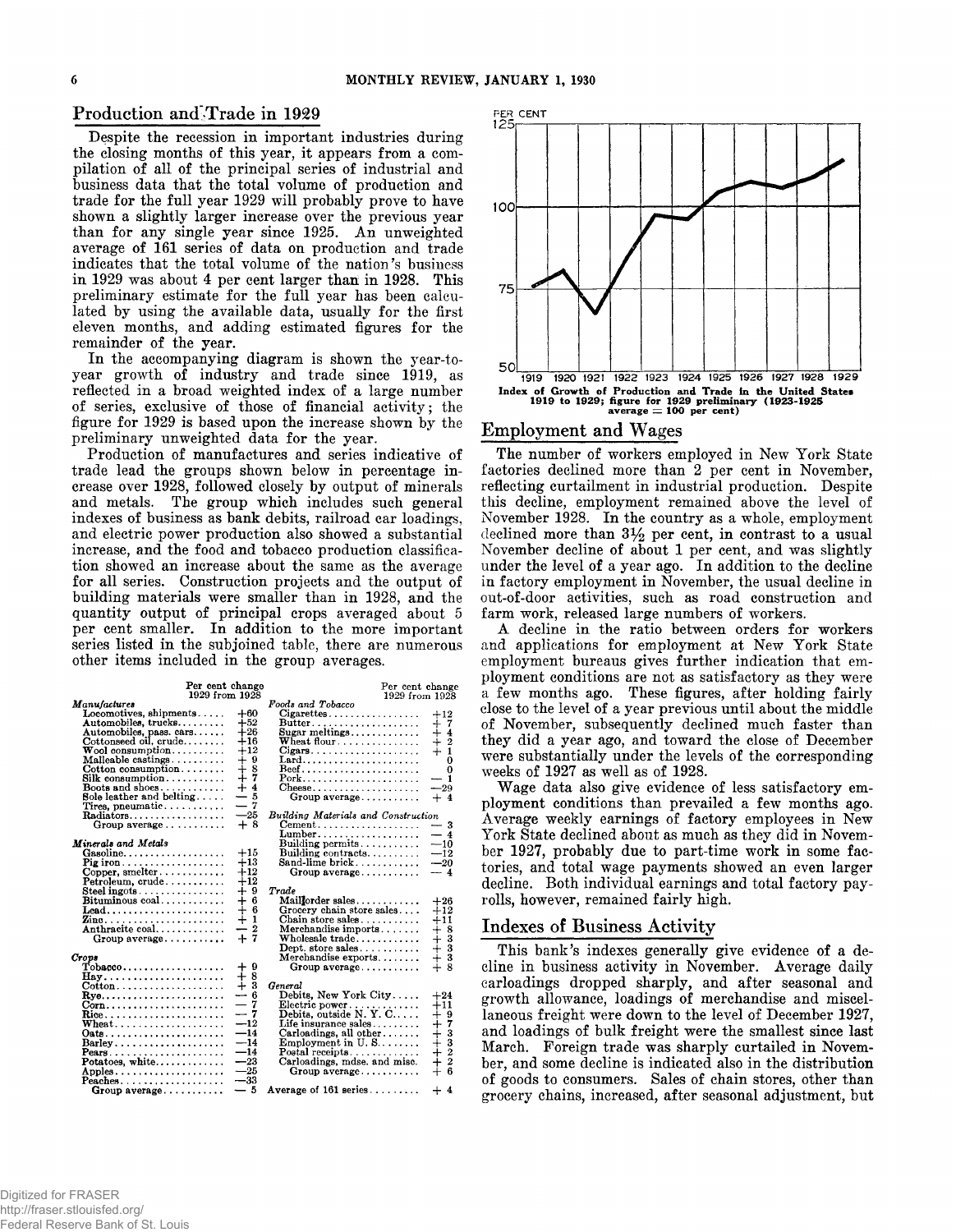**declines were shown in sales both of mail order houses and of department stores.**

**New corporations formed in New York State declined substantially in November, and after seasonal and growth allowance were the smallest since January 1921.**

**(Adjusted for seasonal variations and usual year-to-year growth)**

|                                                                                                                                                                                                                                                                                                                                                                                                       | 1928                                                                           | 1929                                                                          |                                                                               |                                                                       |
|-------------------------------------------------------------------------------------------------------------------------------------------------------------------------------------------------------------------------------------------------------------------------------------------------------------------------------------------------------------------------------------------------------|--------------------------------------------------------------------------------|-------------------------------------------------------------------------------|-------------------------------------------------------------------------------|-----------------------------------------------------------------------|
|                                                                                                                                                                                                                                                                                                                                                                                                       | Nov.                                                                           | Sept.                                                                         | Oct.                                                                          | Nov.                                                                  |
| <b>Primary Distribution</b><br>$Car$ loadings, merchandise and misc<br>$Car$ loadings, other<br>Exports<br>Imports<br>Panama Canal traffic<br>Wholesale trade                                                                                                                                                                                                                                         | 98<br>98<br>103<br>104<br>88<br>102                                            | 100<br>96<br>97<br>116<br>84<br>103                                           | 98<br>92<br>100<br>125<br>92<br>105                                           | 92<br>88<br>85<br>110<br>103                                          |
| Distribution to Consumer<br>Department store sales, 2nd $Dist$<br>Chain grocery sales<br>Other chain store sales<br>Mail order sales<br>Life insurance paid for<br>Advertising                                                                                                                                                                                                                        | 97<br>97<br>102<br>106<br>99<br>95                                             | 104<br>92<br>103<br>134<br>111<br>103                                         | 98<br>93<br>99<br>119<br>99<br>100                                            | 93<br>89<br>104<br>115<br>104<br>96                                   |
| General Business Activity<br>Bank debits, outside of New York City.<br>Bank debits, New York City<br>Velocity of bank deposits, outside of New<br>York City<br>Velocity of bank deposits, New York City<br>Shares sold on N.Y. Stock Exchange<br>Electric power<br>Employment in the United States<br>Building contracts, 36 States<br>New corporations formed in N.Y. State<br>Real estate transfers | 108<br>173<br>117<br>191<br>393<br>84<br>107<br>100<br>103<br>118<br>115<br>83 | 116<br>203<br>135<br>242<br>426<br>81<br>109r<br>103<br>99<br>99<br>107<br>76 | 116<br>218<br>137<br>244<br>540<br>86<br>109<br>102<br>103<br>92<br>108<br>73 | 117<br>202<br>130<br>189<br>239<br>81<br>100<br>100<br>92<br>87<br>73 |
| General price level<br>Composite index of wages<br>$Cost of living \ldots \ldots \ldots \ldots \ldots$                                                                                                                                                                                                                                                                                                | 178<br>224<br>172                                                              | 183<br>229<br>173                                                             | 181<br>228<br>173                                                             | 174<br>226<br>172                                                     |

r **Revised**

#### **Production**

**A general and substantial contraction in productive activity took place in November, and while the largest declines continued to be in the metal and automobile industries, it appears that most other industries also were less active than in October. Average daily output of steel ingots was reduced 19 per cent, and after allowance for the usual seasonal change and year-to-year growth was the lowest since December 1927. Among the other metal industries, average daily production of pig iron declined 8 per cent, copper 6 per cent, and zinc 3 per cent. The total output of passenger automobiles for the month dropped 41 per cent, substantially more than usual, and although output of motor trucks declined less than usual, the combined automobile index fell 27 per cent to the lowest level since December 1927.**

**Among the fuel industries, average daily output of crude petroleum was reduced 8 per cent in November, according to a preliminary calculation, and production of both bituminous and anthracite coal was also curtailed. Among the textile industries, mill consumption** of raw cotton declined  $8\frac{1}{2}$  per cent, and mill consump**tion of silk 7 per cent, whereas usually there is an increase in both. Other declines, after seasonal allowance, occurred in live stock slaughterings, in wool mill activity, and in production of cement, coke, boots and shoes, tobacco products, tires, and newsprint paper. Of the twenty-three indexes now available, reflecting activity in most of the important industries, twenty showed** **declines from October, and only three advanced; as compared with a year previous, seventeen declined, three were unchanged, and three advanced.**

**From trade reports and such current data as are available, it appears that productive activity was further curtailed in December. Steel ingot output, ac**cording to the "Iron Age," showed a decline which **may approximate the 19 per cent drop of November ; this is considerably more than the usual seasonal decline, and would make the rate of activity the lowest since the summer of 1924. It also appears that activity in the automobile industry remained at a low level. Production of petroleum in the first three weeks of December averaged slightly lower than for the month of November as a whole, but production of coal was larger. Cotton mill activity also was at a lower rate in December than in November.**

**(Adjusted for seasonal variations and"usual year-to-year growth)**

|                                                                                                                                                                      | 1928                                  | 1929                                   |                                        |                                             |
|----------------------------------------------------------------------------------------------------------------------------------------------------------------------|---------------------------------------|----------------------------------------|----------------------------------------|---------------------------------------------|
|                                                                                                                                                                      | Nov.                                  | Sept.                                  | Oct.                                   | Nov.                                        |
| Metals<br>Steel ingots<br>Copper, $U$ . S. mines<br>$\text{Leaf} \dots \dots \dots \dots \dots \dots \dots \dots \dots \dots$<br>Zine<br>Tin deliveries              | 112<br>115<br>121<br>103<br>92<br>108 | 122<br>134<br>115<br>107<br>101<br>121 | 118<br>115<br>115<br>104r<br>92<br>100 | 107<br>94<br>106<br>103<br>84<br>97         |
| Automobiles<br>Passenger cars<br>Motor trucks                                                                                                                        | 80<br>106                             | 112<br>101                             | 93<br>110                              | 61<br>119                                   |
| Fuels<br>Bituminous $\text{coal.} \ldots \ldots \ldots \ldots \ldots$<br>Anthracite coal<br>$Petroleum \ldots \ldots \ldots \ldots \ldots \ldots \ldots$<br>Gasoline | 88<br>112<br>106<br>110<br>101        | 88<br>102<br>116<br>116<br>103         | 88<br>112r<br>115<br>114<br>106        | 83<br>92<br>109<br>106p                     |
| <b>Textiles and Leather Products</b><br>Cotton consumption<br>Wool mill activity<br>Silk consumption<br>Leather, sole<br>Boots and shoes                             | 101<br>98<br>109<br>114<br>97         | 99<br>95<br>102<br>101<br>114          | 103<br>91<br>116<br>107<br>113         | 90<br>85 <sub>v</sub><br>105<br>115<br>97 o |
| Foods and Tobacco Products<br>Livestock slaughtered<br>Wheat flour<br>Sugar meltings, $U. S.$ ports                                                                  | 98<br>96<br>137<br>102                | 108<br>90<br>71<br>107                 | 101<br>86<br>89<br>107                 | 97<br>91<br>102                             |
| Miscellaneous<br>$Cement. \ldots \ldots \ldots \ldots \ldots \ldots \ldots \ldots \ldots$<br>Paper, newsprint<br>$W$ ood pulp                                        | 122<br>129<br>110<br>110<br>97<br>104 | 118<br>89<br>110<br>102<br>86<br>103   | 113<br>91<br>90<br>103                 | 109<br>72 o<br>88                           |
|                                                                                                                                                                      |                                       |                                        |                                        |                                             |

**p Preliminary r Revised**

## **Department Store Trade**

**Preliminary reports on holiday trade obtained from the leading department stores in the metropolitan area of New York indicated sales in the first 24 days of December about 2 per cent larger than the corresponding period last year. The number of stores reporting increases was about the same as the number reporting decreases, but the increases in sales were somewhat larger than the decreases. Assuming that the final reports for December will also show an average increase of 2 per cent, total sales for the year will show an increase of 4 per cent over those of the previous year, the largest increase since 1926.**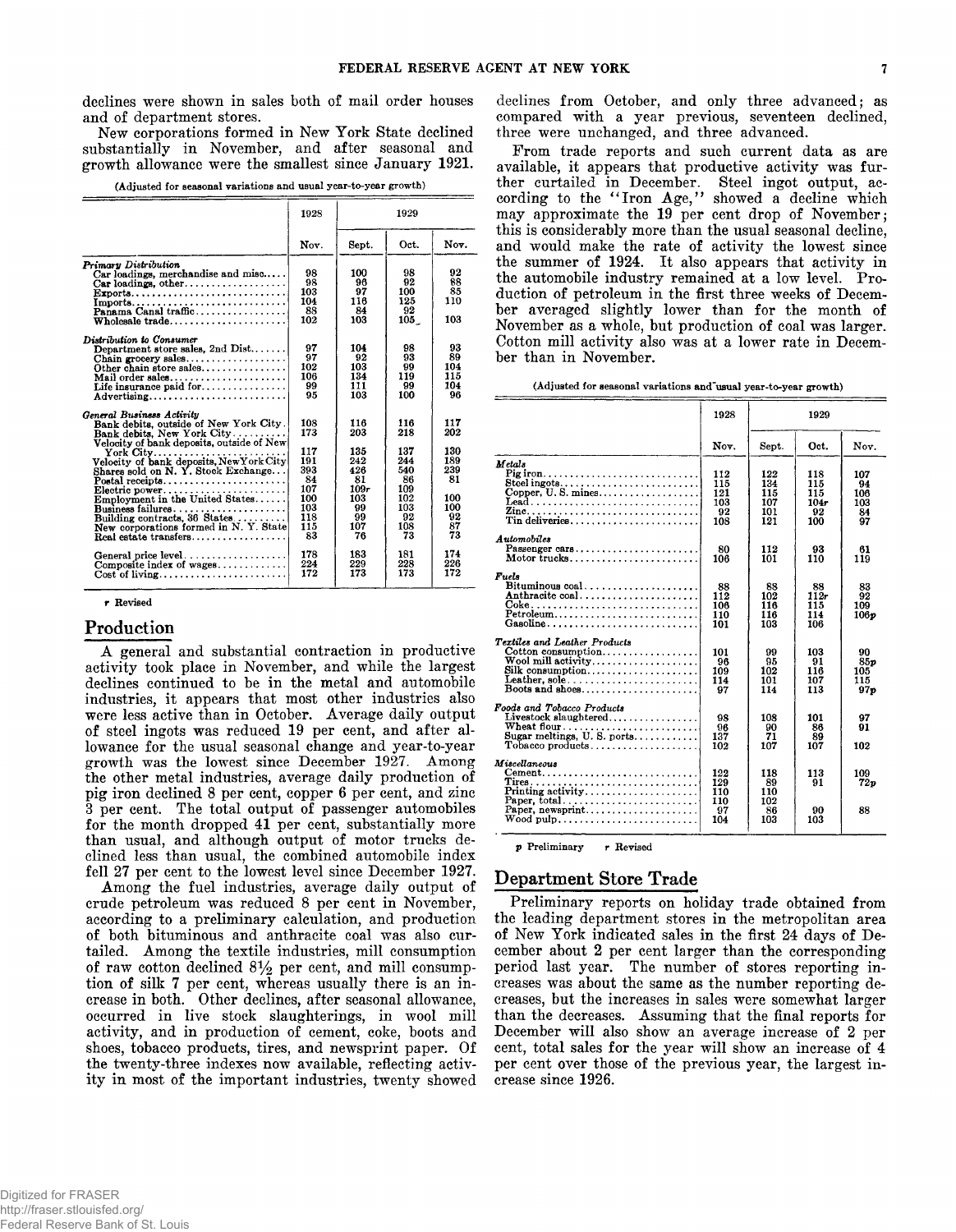**Final November department store reports showed sales in about the same volume as in November 1928, a more favorable comparison than was indicated by the preliminary reports covering the first half of the month. Apparel store sales, however, showed a decline from a year ago for the first time since April.**

**Stocks of merchandise on hand in department stores at the end of November were practically unchanged from those of a year previous. Collections on charge accounts remained slightly lower than in 1928.**

| Locality                                                                                                                                                                                                                                         | Percentage<br>change<br>November 1929<br>compared with<br>November 1928                                                                                                                             |                                                                                                | Per cent of<br>accounts<br>outstanding<br>October 31<br>collected in<br>November          |                                                           |
|--------------------------------------------------------------------------------------------------------------------------------------------------------------------------------------------------------------------------------------------------|-----------------------------------------------------------------------------------------------------------------------------------------------------------------------------------------------------|------------------------------------------------------------------------------------------------|-------------------------------------------------------------------------------------------|-----------------------------------------------------------|
|                                                                                                                                                                                                                                                  | Net<br>sales                                                                                                                                                                                        | Stock<br>on hand<br>end of<br>month                                                            | 1928                                                                                      | 1929                                                      |
| New York<br>Buffalo<br>Rochester<br>Syracuse<br>Newark<br>$Brid$ geport<br>Elsewhere<br>Northern New York State<br>Central New York State<br>Southern New York State<br>Hudson River Valley District<br>Capital District<br>Westchester District | $+0.7$<br>$-2.4$<br>$+1.3$<br>5.8<br>0.8<br>—<br>0.9<br>$\overbrace{\phantom{aaaaa}}$<br>$+2.2$<br>4.1<br>$\overline{\phantom{m}}$<br>$-2.3$<br>0.6<br>$+$<br>$+2.0$<br>$\div$<br>6.6<br>$+$<br>6.4 | $+1.3$<br>$-0.6$<br>$+2.7$<br>$+ 6.3$<br>$-5.1$<br>$+3.7$<br>$-4.6$<br>$\cdots$<br>.<br>.<br>. | 54.7<br>54.4<br>44.8<br>38.3<br>45.9<br>36.7<br>42.1<br>$\cdots$<br>.<br>.<br>.<br>.<br>. | 52.3<br>50.3<br>43.3<br>33.7<br>46.1<br>38.4<br>38.7<br>. |
| All department stores                                                                                                                                                                                                                            | $+0.3$                                                                                                                                                                                              | $+0.2$                                                                                         | 50.8                                                                                      | 49.0                                                      |
| Apparel stores                                                                                                                                                                                                                                   | $-6.4$                                                                                                                                                                                              | - 0.9                                                                                          | 49.6                                                                                      | 48.0                                                      |
|                                                                                                                                                                                                                                                  |                                                                                                                                                                                                     |                                                                                                |                                                                                           |                                                           |

**Sales and stocks in the principal departments are compared with those of a year previous in the following table.**

|                                                                                                                                                                                                                                                                                                                                                                                                                                                                                                        | Net Sales<br>percentage change<br>Nov. 1929<br>compared with<br>Nov. 1928                                                                                                                       | Stock on hand<br>percentage change<br>Nov. 30, 1929<br>compared with<br>Nov. 30, 1928                                                                                                          |
|--------------------------------------------------------------------------------------------------------------------------------------------------------------------------------------------------------------------------------------------------------------------------------------------------------------------------------------------------------------------------------------------------------------------------------------------------------------------------------------------------------|-------------------------------------------------------------------------------------------------------------------------------------------------------------------------------------------------|------------------------------------------------------------------------------------------------------------------------------------------------------------------------------------------------|
| Toys and sporting goods<br>Books and stationery<br>Shoes<br>Toilet articles and drugs<br>Women's ready-to-wear accessories<br>Women's and Misses' ready-to-wear<br>Luggage and other leather goods<br>Linens and handkerchiefs<br>Men's and Boys' wear<br>Home furnishings<br>$\text{Cottom goods} \dots \dots \dots \dots \dots \dots \dots$<br>Men's furnishings<br>Silverware and jewelry<br>$\mathbf{W}$ oolen goods<br>Silks and velvets<br><b>Musical instruments and radio</b><br>Miscellaneous | $+12.3$<br>$+10.8$<br>$+8.5$<br>$+7.9$<br>$+7.8$<br>$+4.4$<br>$+2.0$<br>$+1.4$<br>$+0.9$<br>$+0.1$<br>$-0.4$<br>$-0.5$<br>$-0.7$<br>$-0.9$<br>$-1.1$<br>$-12.3$<br>$-15.0$<br>$-28.3$<br>$-3.8$ | $-1.1$<br>$+8.4$<br>$-2.7$<br>$-4.7$<br>$+5.8$<br>$+10.9$<br>$-6.6$<br>$+18.0$<br>$+8.9$<br>$-3.2$<br>$-7.5$<br>$-2.3$<br>$+7.1$<br>$-0.8$<br>$+12.0$<br>$-2.9$<br>$-17.1$<br>$-5.7$<br>$-7.3$ |
|                                                                                                                                                                                                                                                                                                                                                                                                                                                                                                        |                                                                                                                                                                                                 |                                                                                                                                                                                                |

## **Chain Store Trade**

**The total November sales of the reporting chain store organizations in this district were 13 per cent above those reported in November 1928. The increases reported in the sales of grocery, ten cent store, variety, and candy chains were the largest in at least three months. The drug and shoe chain systems also showed substantial increases in their sales as compared with last year.**

**After allowing for the change in the number of stores operated, however, the grocery and candy chains were** **the only organizations that showed sales per store materially larger than a year previous.**

|                                                                     | Percentage change November 1929<br>compared with November 1928 |         |           |  |
|---------------------------------------------------------------------|----------------------------------------------------------------|---------|-----------|--|
| Type of store                                                       | Number of                                                      | Total   | Sales per |  |
|                                                                     | stores                                                         | sales   | store     |  |
| Grocery                                                             | $+1.5$                                                         | $+13.1$ | $+11.4$   |  |
| $Ten cent.\dots \dots \dots \dots \dots \dots \dots \dots \dots$    | $+9.0$                                                         | $+7.1$  | $-1.7$    |  |
| $\text{Draw} \dots \dots \dots \dots \dots \dots \dots \dots \dots$ | $+11.5$                                                        | $+11.9$ | $+0.4$    |  |
|                                                                     | $+10.4$                                                        | $+8.4$  | $-1.8$    |  |
| Variety                                                             | $+35.0$                                                        | $+24.4$ | $-7.8$    |  |
| Candy                                                               | $-0.4$                                                         | $+5.8$  | $+6.2$    |  |
| $Total \dots \dots \dots \dots \dots \dots \dots \dots \dots \dots$ | $+8.0$                                                         | $+12.7$ | $+4.4$    |  |

# **Wholesale Trade**

**According to reports received from wholesale dealers in this district, November sales averaged 6 per cent smaller than a year previous, the largest decrease since June 1928. Drugs and stationery sales continued to show increases, quantity sales of silk goods were larger than last year although the value was smaller, and paper sales were about the same as last year, but all other lines showed decreases. The decrease in shoe sales was the largest in almost a year, and there were substantial declines in sales of men's clothing, cotton goods, and hardware. Jewelry firms reported a considerable decrease in November, following increases in sales in recent months, and diamond dealers reported a decrease of nearly one-half from the sales of a year ago, the largest reduction in recent years.**

**Orders reported by the Machine Tool Builders' Association were little more than half as large as in October and were nearly 40 per cent smaller than in November 1928, doubtless reflecting the effects of the unusually sharp curtailment of industrial activity which occurred in November.**

**Stocks of groceries and drugs remained considerably larger than a year ago at the end of November, and stocks of cotton goods showed a small increase over last year, following a decrease in October; stocks of shoes, hardware, and diamonds and jewelry also were smaller than last year. Collections averaged a little slower than in November 1928, although there were exceptions to this tendency in several lines.**

| Commodity                                                                                                                                                                                                                                                                                                                  | Percentage<br>change<br>November 1929<br>compared with                                                                           | October 1929                                                                                          | Percentage<br>change<br>compared with<br>November 1928                                                                        | November 1929                                                                                           |                                                                                       | Per cent of<br>accounts<br>outstanding<br>October 31<br>collected<br>in November |
|----------------------------------------------------------------------------------------------------------------------------------------------------------------------------------------------------------------------------------------------------------------------------------------------------------------------------|----------------------------------------------------------------------------------------------------------------------------------|-------------------------------------------------------------------------------------------------------|-------------------------------------------------------------------------------------------------------------------------------|---------------------------------------------------------------------------------------------------------|---------------------------------------------------------------------------------------|----------------------------------------------------------------------------------|
|                                                                                                                                                                                                                                                                                                                            | Net<br>sales                                                                                                                     | Stock<br>end of<br>month                                                                              | Net<br>sales                                                                                                                  | Stock<br>end of<br>month                                                                                | 1928                                                                                  | 1929                                                                             |
| $G$ roceries<br>Men's clothing<br>$\text{Cotton goods.} \dots \dots$<br>$\operatorname{Silk}$ goods.<br>Shoes. <b>.</b><br>$Drugs \ldots \ldots \ldots \ldots$<br>Hardware<br>Machine tools**<br>$Stationery \ldots \ldots \ldots$<br>$Paper \dots \dots \dots \dots \dots$<br>$Diamonds \ldots \ldots \ldots$<br>Jewelry. | $-7.3$<br>$-45.5$<br>$-22.6$<br>$-15.1*$<br>$-18.7$<br>$-25.0$<br>$-16.8$<br>$-44.5$<br>$-13.4$<br>$-11.5$<br>$-35.0$<br>$-22.7$ | $+2.9$<br>$-6.7$<br>$+2.9*$<br>$+6.9$<br>$-11.0$<br>$-4.9$<br>$\cdots$<br>$\cdots$<br>$\cdots$<br>2.4 | $-1.4$<br>$-8.8$<br>$-12.8$<br>$+ 6.3*$<br>$-13.7$<br>$+18.4$<br>$-11.1$<br>$-38.5$<br>$+4.1$<br>$+0.1$<br>$-46.0$<br>$-21.7$ | $+16.1$<br>$+1.1$<br>$0.4*$<br>$\qquad \qquad$<br>$-14.8$<br>$+13.6$<br>$-3.8$<br>.<br>.<br>.<br>$-8.5$ | 68.1<br>34.7<br>$\cdots$<br>48.9<br>45.7<br>46.2<br>50.4<br>.<br>62.4<br>63.0<br>24.0 | 69.5<br>34.4<br>.<br>46.1<br>42.3<br>32.4<br>48.1<br>.<br>68.2<br>69.4<br>24.3   |
| Weighted Average                                                                                                                                                                                                                                                                                                           | $-22.2$                                                                                                                          |                                                                                                       | 6.2                                                                                                                           | .                                                                                                       | 50.4                                                                                  | 49.2                                                                             |

\* Quantity not value. Reported by Silk Association of America \*\* Reported by the National Machine Tool Builders' Association